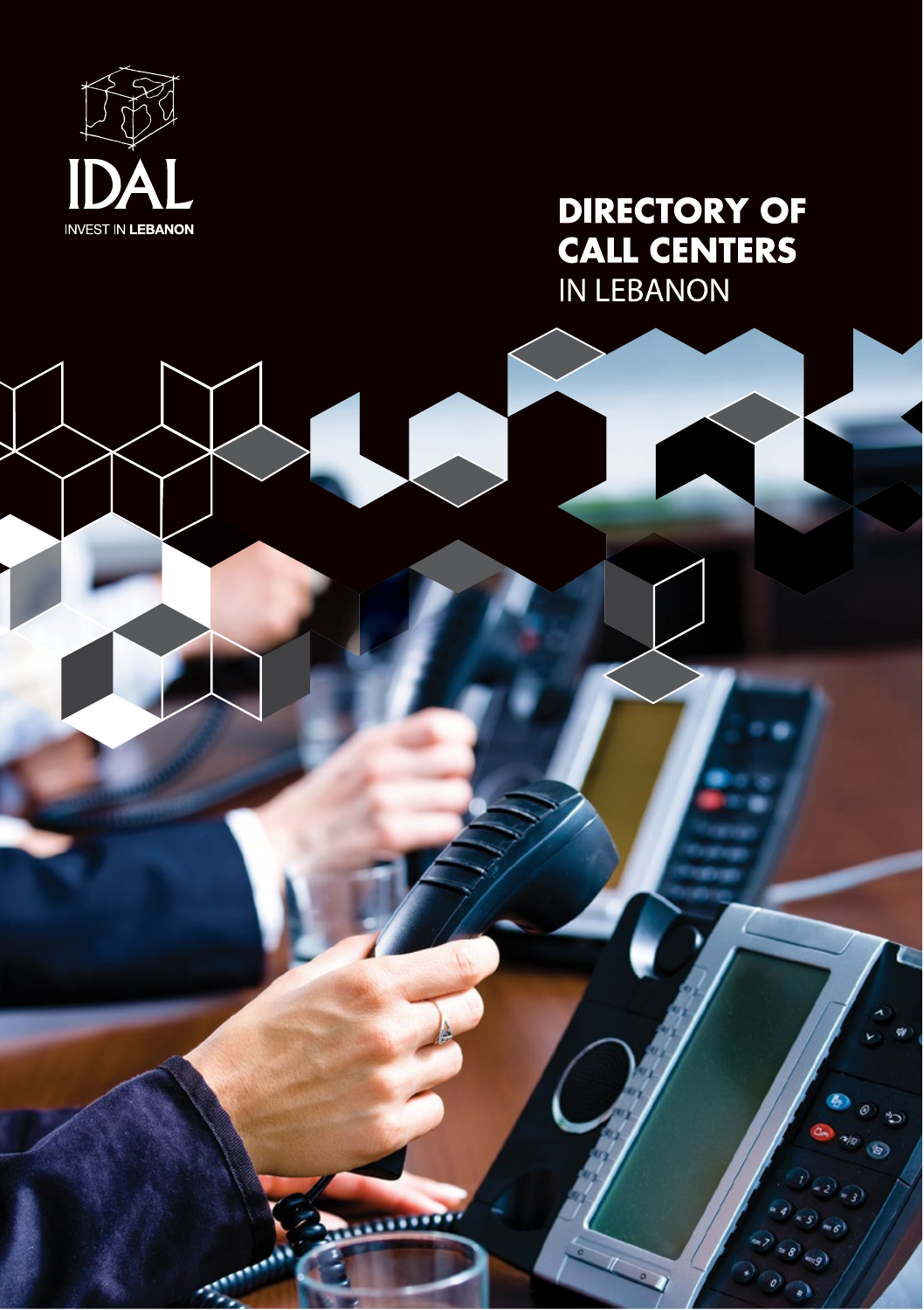#### **BACKGROUND**

This directory will provide you with basic information on the call centers available in Lebanon. It aims to provide companies and investors wishing to outsource their activities to specialized centers in Lebanon with accurate and relevant information for a successful business partnership. The basic scope of information in this directory covers contact information, area of expertise, number of employees, and languages.

*If you wish to know more about IDAL's incentives and services, refer to our website www.investinlebanon.gov.lb*

*For assistance please contact our sector experts at invest@idal.com.lb*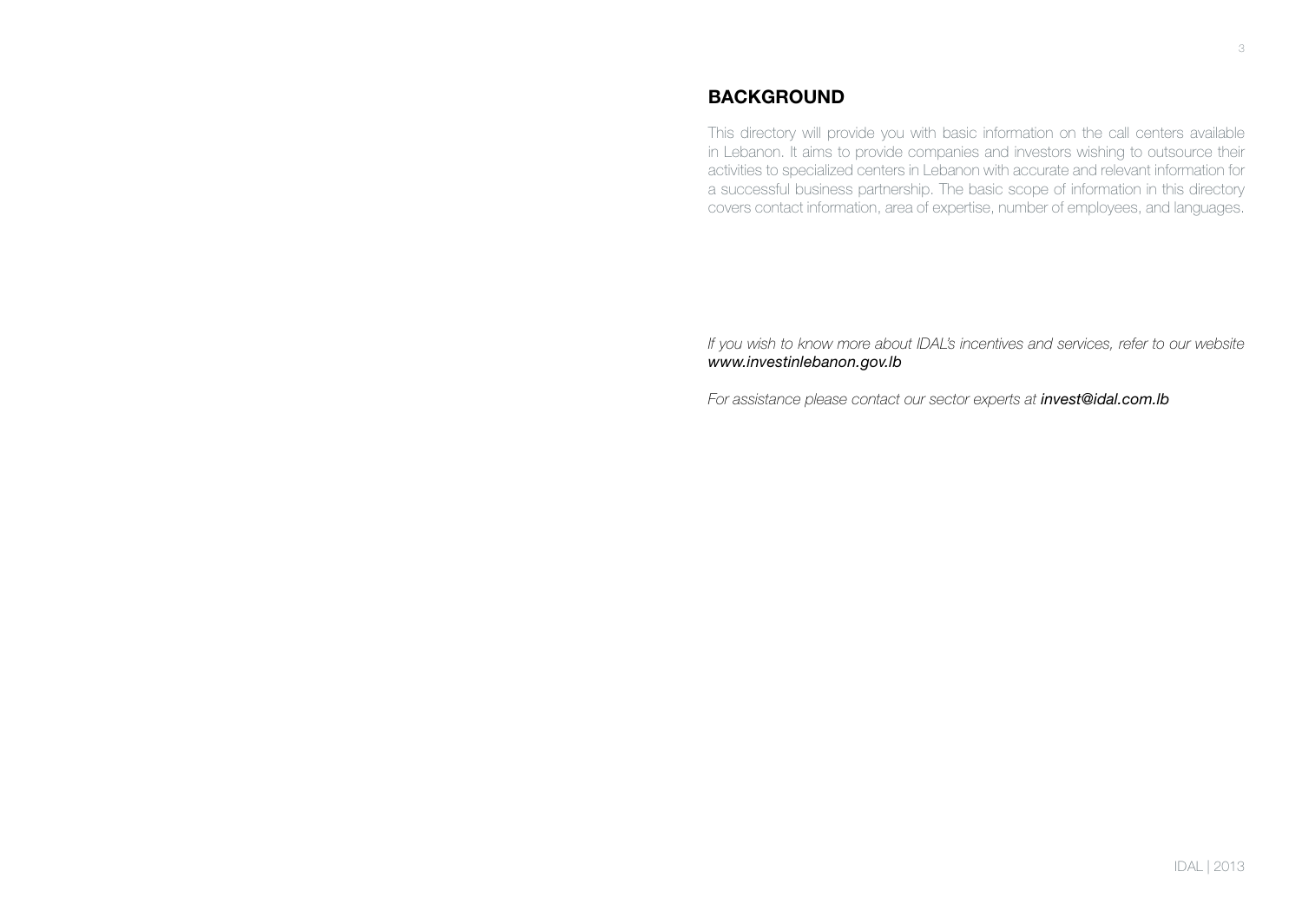# **CALL CENTERS**  $\bigotimes$  $D \rightarrow 0$  $\bigwedge$

4 5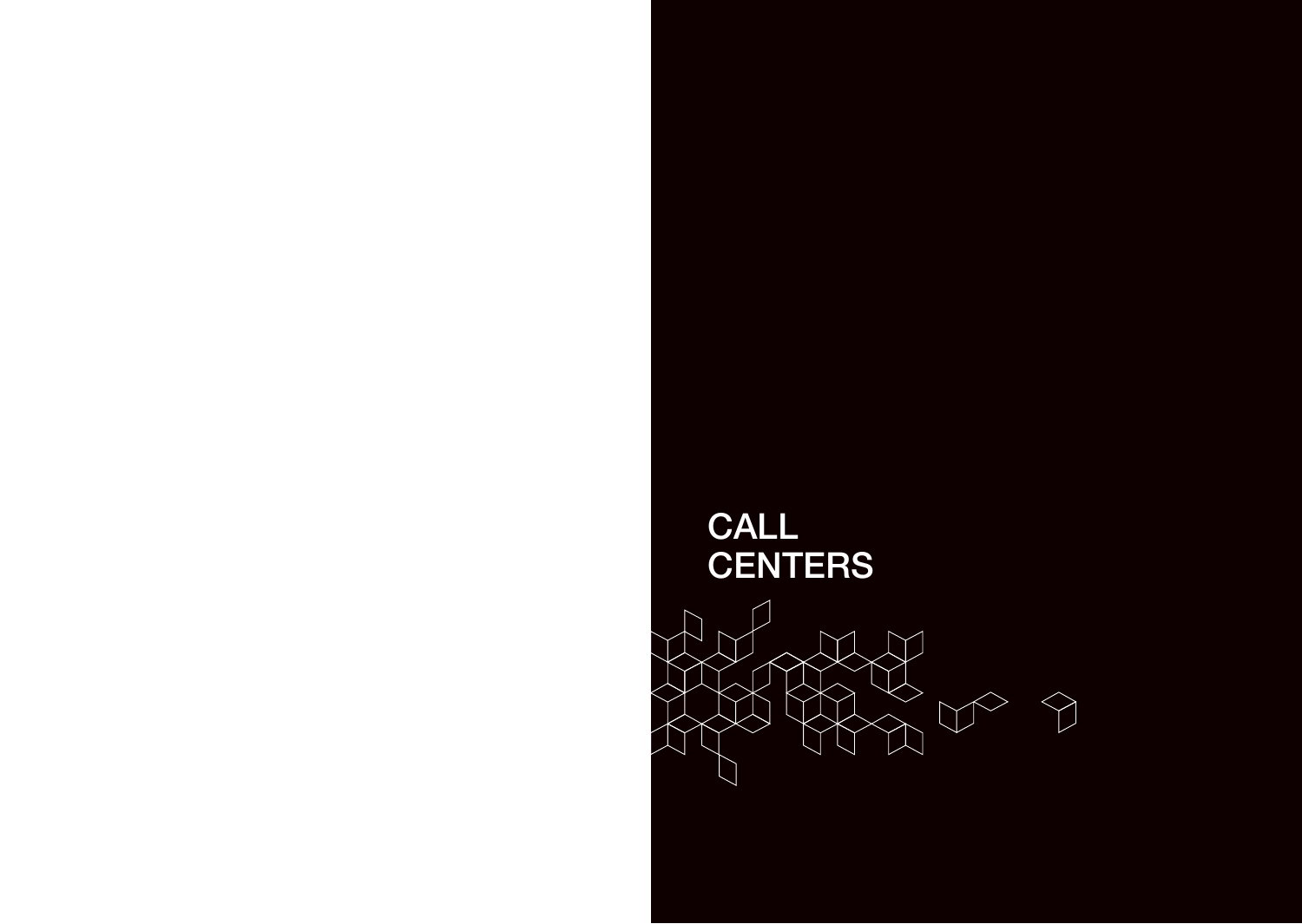# B Contact

- Date of Establishment: 2012
- Services & Area of expertise: Client services, telesales, inbound and outbound calls for BtoC and BtoB markets. Consultancy and training for Call centers. Industries: Insurance, Press, Automotive, Industry, Pharmaceutical, Real Estate, Entertainement, Other
- No. of Seats: 25
- Languages: All European Languages & Arabic
- Contact Person: Clarisse Tannoury, General Manager / Fabrice Pery-Kasza, CEO
- Address: Centre Tivoli, Broumana, Mount Lebanon, Lebanon
- Phone: +33 6 08 65 13 70 Clarisse Tannoury / + 33 6 61 56 22 17 Fabrice Pery-Kasza
- Email: ctn@bcontacts.fr fpk@bcontacts.fr
- Company's website: www.bcontacts.fr

# Double U

- Date of Establishment: 2007
- Services & Area of expertise: Sales, Marketing, Custiomer Care
- No. of Seats: 50
- **Languages:** English, French & Arabic
- Contact Person: Youssef Adel Nabi, Call Center Manager
- Address: Azarieh Bldg., Block 3, 3rd Floor, Emir Bachir Street, Beirut, Lebanon
- Phone: 961 3 061306 961 1 988883 ext. 9687
- Email: youssef@doubleu.mobi
- Company's website: www.doubleu.mobi

### Call Center International

- Date of Establishment: 2009
- Services & Area of expertise: Sales and Marketing, Customer Care
- No. of Seats: 250
- **Languages:** English, French & Arabic
- Contact Person: Joseph Obeid, General Manager
- Address: 2nd Floor, Botrys Bldg, Main Road, Batroun, Lebanon Developers Tower New Jdeidi St., 11th and 13th floors, Beirut, Lebanon
- Phone: 961 3 081110 961 6 740423
- Fax: 961 6 740423
- Email: joe.obeid@ccintl.cc
- Company's website: www.ccintl.cc

## E2M Contact Center

- Date of Establishment: 2009
- **Services & Area of expertise:** Customer Relation Management, Front end and Back end Customer Service, Telemarketing, Telesales, Lead Generation, Data profiling, Customer satisfaction, Market segmentation, Surveys.
- Languages: English, French, Arabic, Kurdish
- Contact Person: Jad Atallah / Christian Bejjani
- Address: C.E.T. Building, Ground Floor, Sector 1 St. 51, Al Mountazah Beit Mery Beirut, Lebanon
- Phone: 961 4 532829 961 3 321426 961 3 076609
- Fax: 961 4 532830
- Email: jadatallah@e2mobile.org christian.bejjani@e2mobile.org
- Company's website: www.e2mobile.org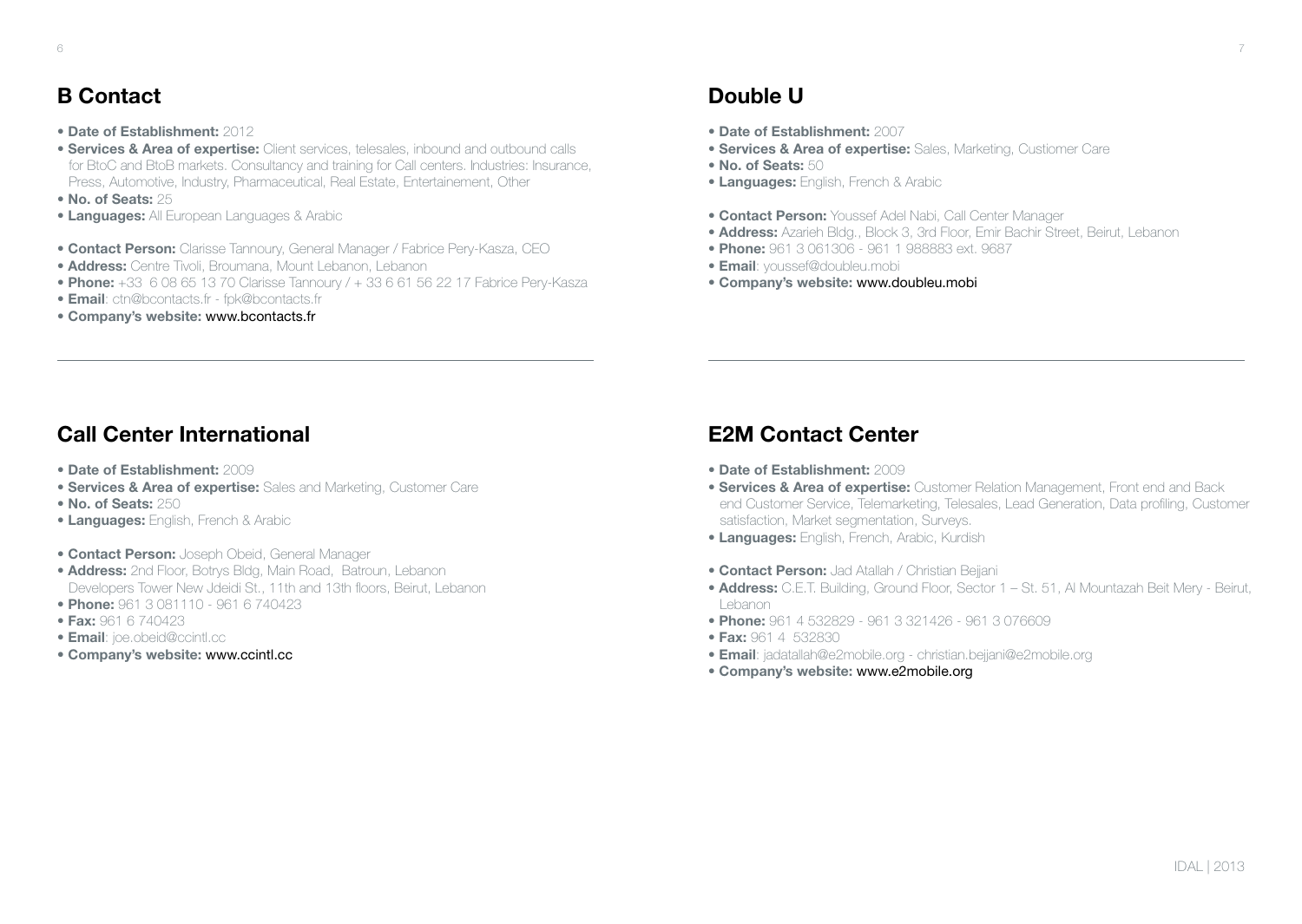#### Hill Marson

- **Contact Person: Ghassan Hajjar**
- Phone: 961 1 485086 961 3 823519
- Email: ghassan.hajjar@wanadoo.fr

### JANA Call Center

- Date of Establishment: 2009
- Services & Area of expertise: Sales and Marketing, Customer Care, Technical Support
- Languages: English, French & Arabic
- Contact Person: Diab Abou Jahjah, General Manager
- Address: Minkara Building, 4th Floor, Clemenceau Street, Hamra District, Beirut, Lebanon
- P.O.Box: 17-5002 Beirut, Lebanon
- Phone: 961 1 365703 961 70 023702
- Fax: 961 1 365704
- Email: gm@janacc.com dyababoujahjah@gmail.com.lb
- Company's website: www.janacc.com

#### ICC (International computer & communication system)

- Contact Person: Bushra Itani Issa / Wajdi Ghanem
- Address: Kawthar Bldg., Embassies Str., Bir Hassan, Beirut, Lebanon
- **P.O.Box:** 13-6007, Beirut 1102-2090 Lebanon
- Phone: 961 1 822229
- **Fax: 961 1 839306**
- Email: bushrai@icc.com.lb wajdigh@icc.com.lb

#### LIBACOM

- Date of Establishment: 2009
- **Services & Area of expertise:** Customer Care, Technical Support, Sales, Surveying, secretarial services, CRM Support
- No. of Seats: 48
- Contact Person: Alain Ballan, CEO
- Address: 7th Floor, Kalotte Building, Badaro, Beirut, Lebanon
- Phone: 961 1 384177 961 71 959414
- Email: info@libacom.com ab@libacom.com
- Company's website: www.libacom.com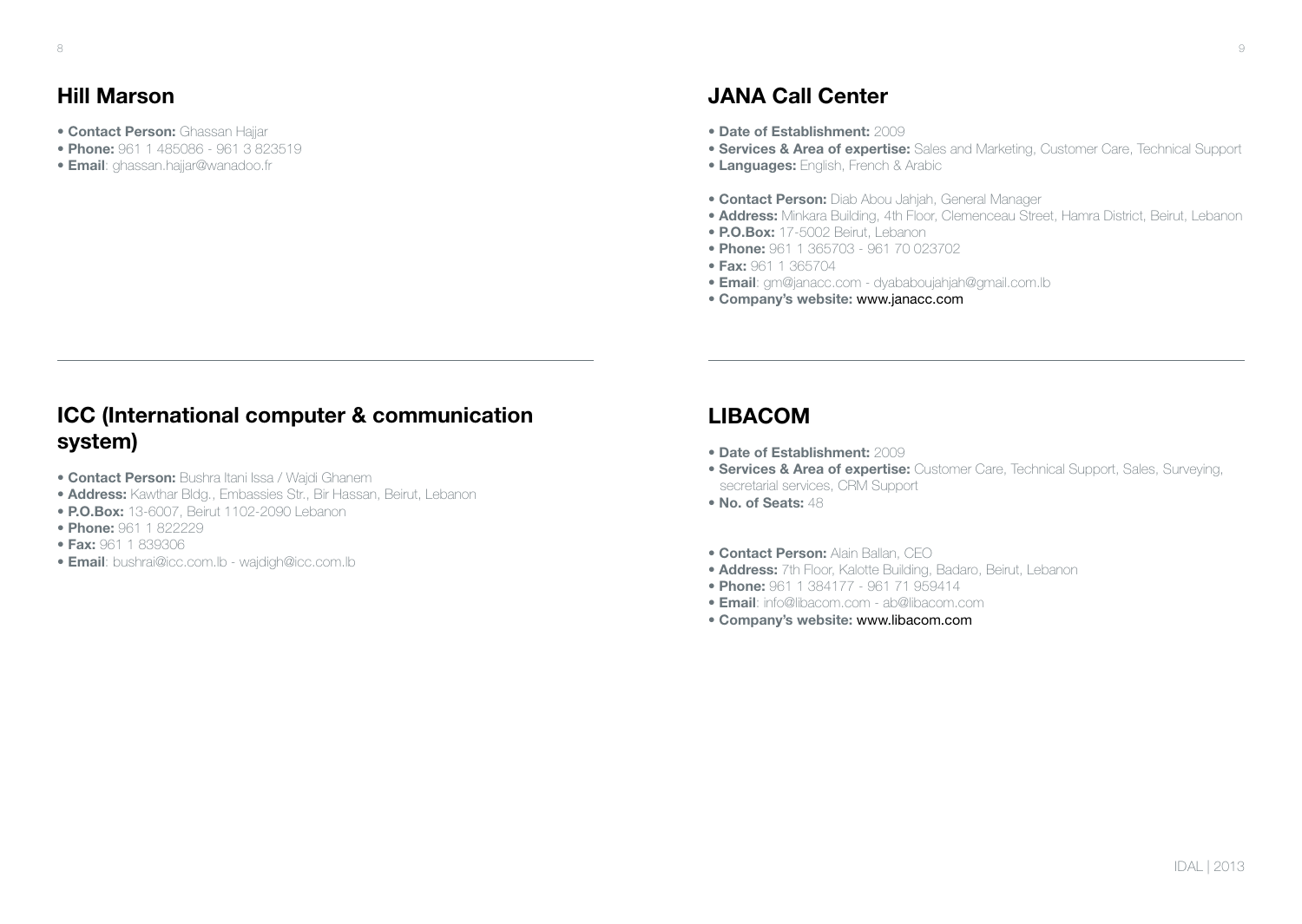#### MidEast Assistance International

- Date of Establishment: 2001
- Services & Area of expertise: CRM consulting
- No. of Seats: 10
- **Languages: English, French & Arabic**
- Contact Person: Habib Aoude, Managing Partner
- Address: 3rd floor, Raidi Bldg, Off Highway dbayeh, Mount Lebanon
- Phone: 961 4 548300 961 3 658547
- Fax: 961 4 548301
- Email: haoude@mideast-assistance.com info@mideast-assistance.com
- Company's website: www.mideast-assistance.com

#### Smart Source

- Date of Establishment: 2010
- **Services & Area of expertise:** Sales and Marketing, Customer Care, Technical Support, Transaction Processing, Finance and Accounting, CRM consulting (HR, strategic planning, process support)
- No. of Seats: 50
- Languages: English, French & Arabic
- **Contact Person:** Majid Khoury, Founder/CEO
- Address: Narymane Chalouhi Bldg, 3rd Floor, Sin El Fil Blvd, Beirut, Lebanon
- Phone: 961 1 500404 961 70 252629
- Fax: 961 1 500454
- Email: majid.khoury@smartsource.me
- Company's website: www.smartsource.me

#### Teleperformance

- Date of Establishment: 2000
- **Services & Area of expertise:** Sales and Marketing, Customer Care, CRM support, Visa ...application and biometric data collection services, including provision of information services and back office processing tasks
- No. of Seats: 250
- Languages: English, French & Arabic
- Contact Person: Wadad Karam, General Manager
- **Address:** Sin El Fil, Beirut Echocard Street, Agility Building
- P.O.Box: 11-731
- Phone: 961 1 511422 961 3 893752 961 3 833695
- Fax: 961 1 511426
- Email: lebanon@teleperformance.com wkaram@tpleb.com
- Company's website: www.teleperformance.com

#### TeleSupport International

- Date of Establishment: 2002
- **Services & Area of expertise:** Customer Care, Sales and Marketing, Market research
- No. of Seats: 111
- **Languages: English, French & Arabic**
- **Contact Person:** Tony Mouawad, General Manager
- Address: Plaza Center, Block D, Bsalim Main Road, Jal El Dib
- P.O. Box: 17-5002 Beirut, Lebanon
- **Phone: 961 4 727700**
- Fax: 961 4 723015
- Email: t.mouawad@itg.com.lb support@telesupport-int.com
- Company's website: www.telesupport-int.com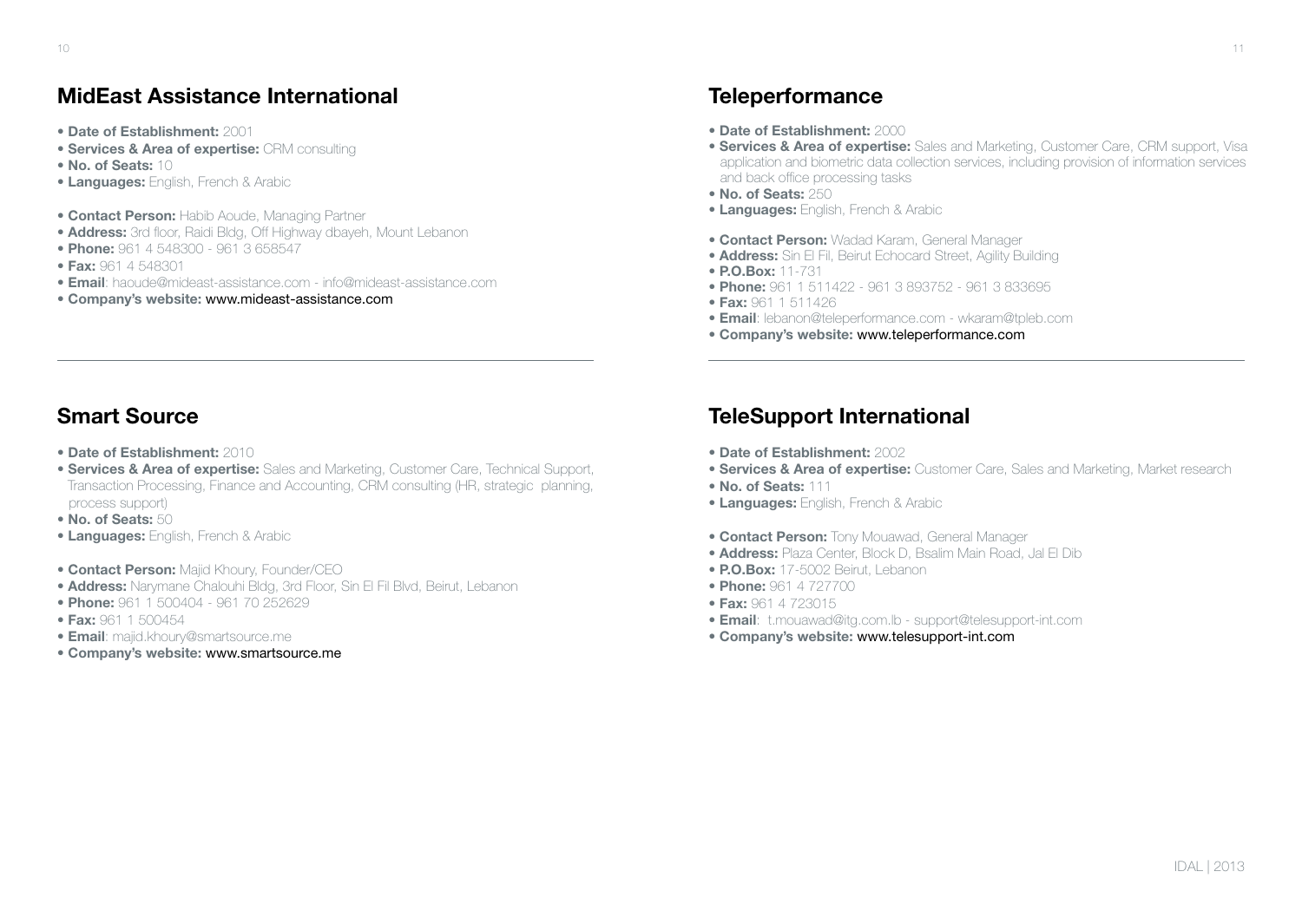# Total Care

- Date of Establishment: 2007
- Services & Area of expertise: Customer care
- No. of Seats: 60
- Languages: English, French & Arabic
- Contact Person: Toufic Jomaa, COO
- Address: 9th florr, Mardidni Center, Sin El Fil Highway, Beirut, Lebanon
- P.O.Box: 90-412 Jdeidet El Metn, Lebanon
- Phone: 961 1 488481
- Fax: 961 1 488482
- Email: toufic.jomaa@tcl.com.lb info@tcl.com.lb
- Company's website: www.tcl.com.lb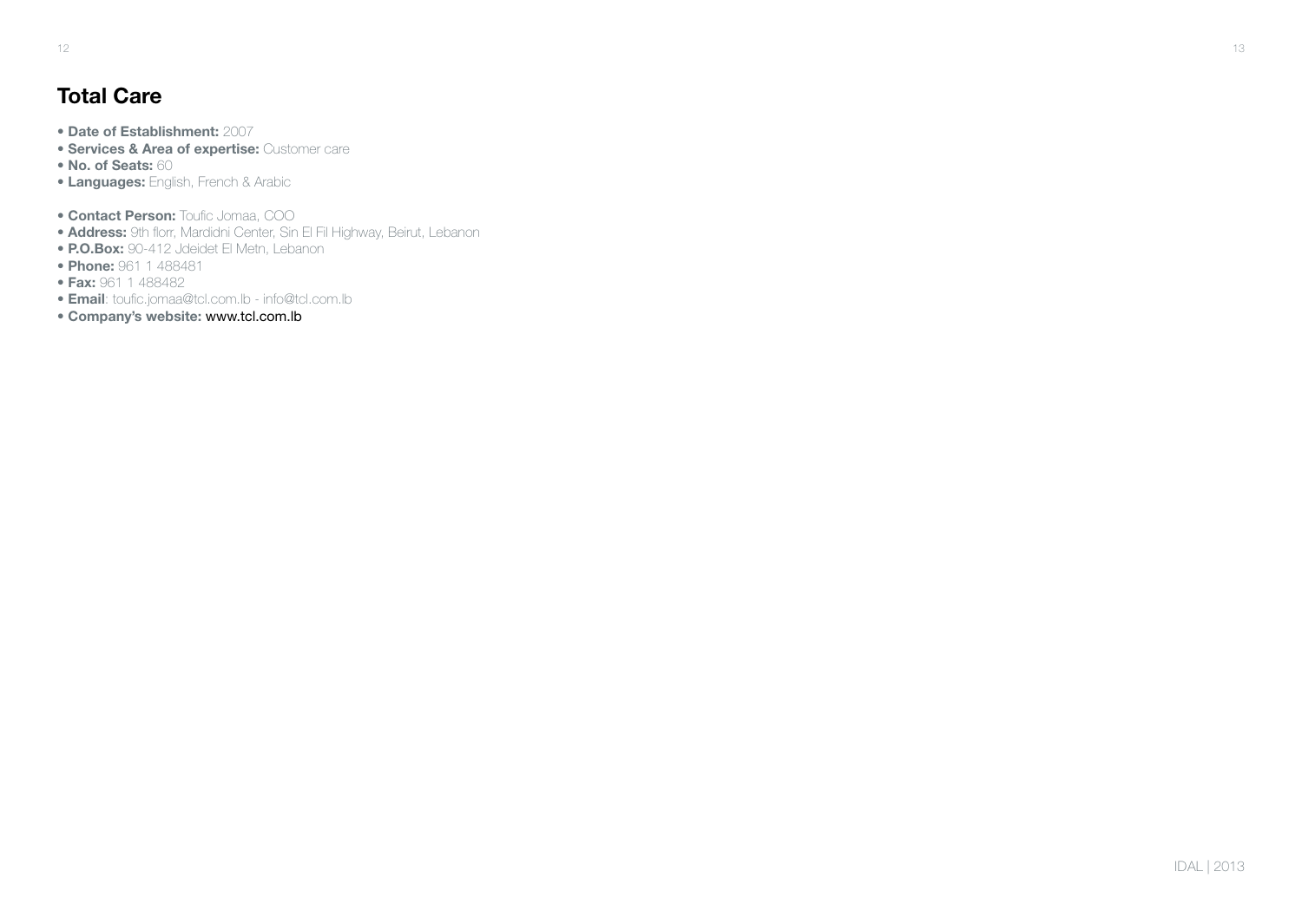# OTHER BPO SERVICES $\bigotimes$  $\overline{\mathbb{V}}$  $\bigodot$  $\bigcap$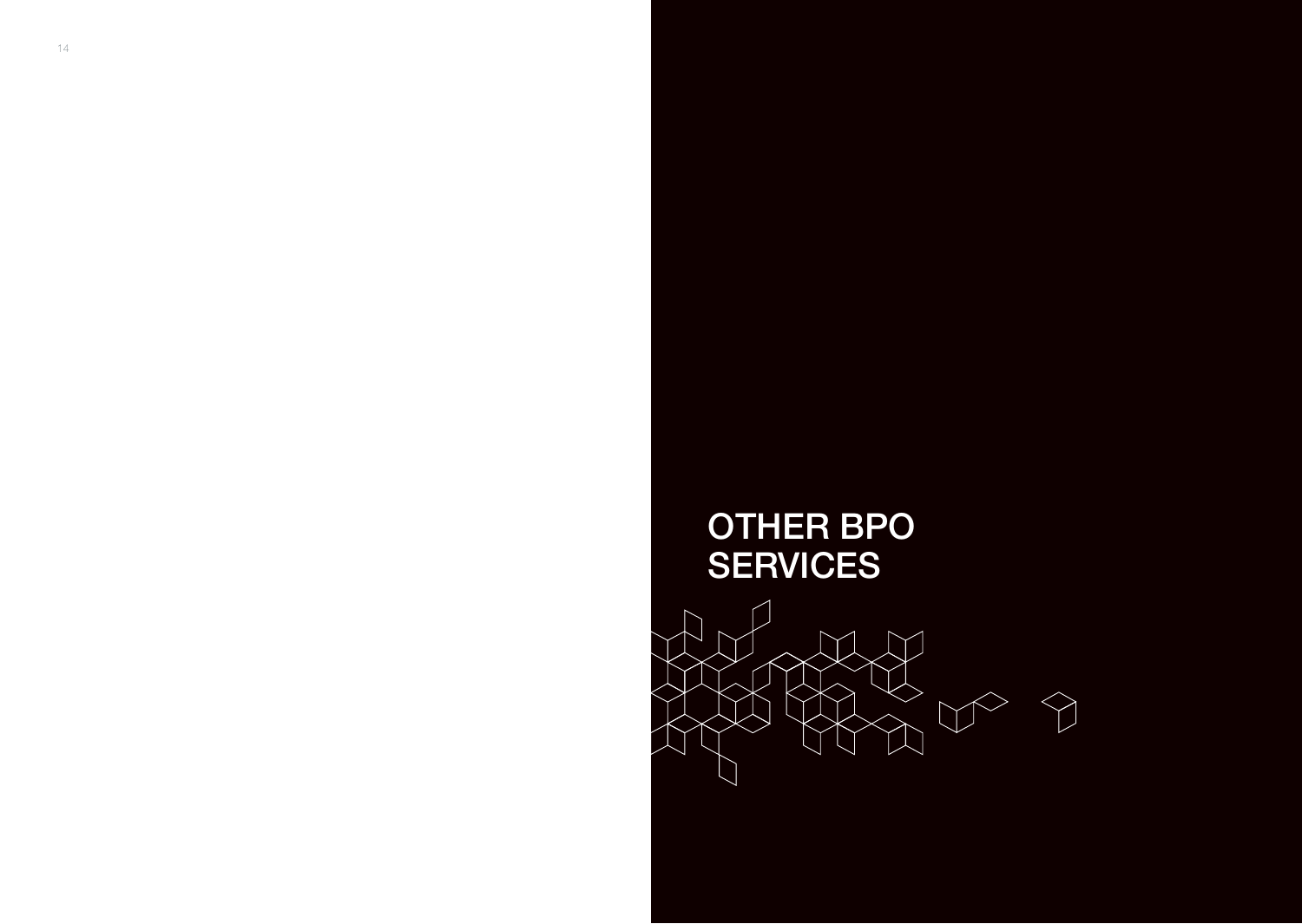#### Kabbara & Associates

- Date of Establishment: 2001
- Services & Area of expertise: Management & Financial Consultancy service
- No. of Employees: 12
- Contact Person: Fawzi Kabbara, Executive Director
- Address: Kajak Bldg, 5th Floor, UNESCO, Beirut, Lebanon
- Phone: 961 3 329945 961 1 803112
- **Email**: info@kabbaraassociates.com
- Company's website: www.kabbaraassociates.com

#### Capital Outsourcing Consulting Services

- Date of Establishment: 2006
- Services & Area of expertise: IT Professional Services, IT System Integrator, Cloud Services and Enterprise Solutions
- No. of Employees: 20
- Contact Person: Khalil Harfouche, General Manager
- Address: Charles Malek Avenue, Ashrafieh, Beirut, Lebanon
- Phone: 961 1 208258
- Email: khalil.harfouche@c-o.com
- Company's website: www.capital-telecom.net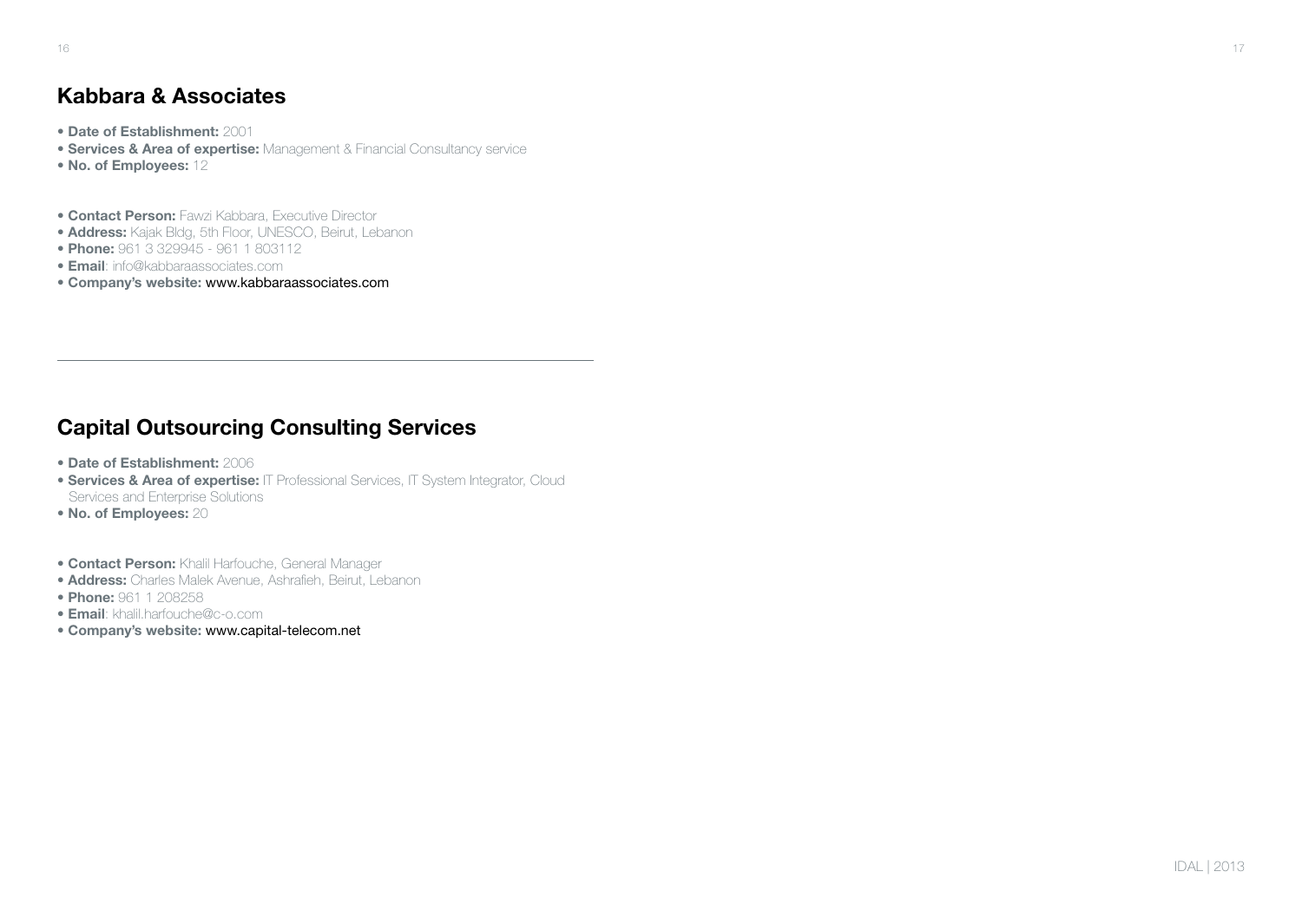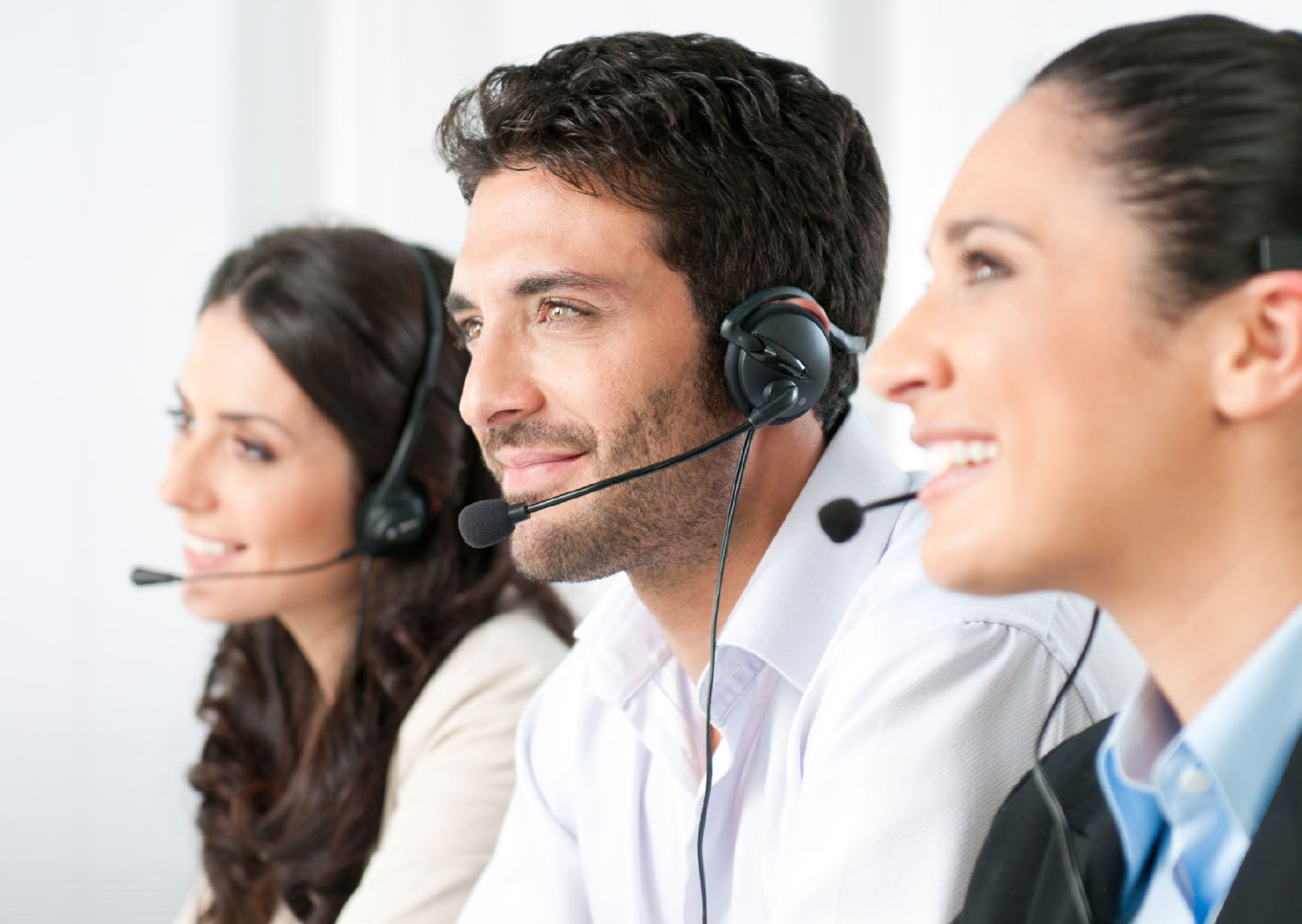

# **CONTACT US**

If you require any further information on Investing in Lebanon or on the services IDAL<br>can offer you, please do not hesitate to contact us at the following:

Riad El Solh, Emir Bachir Street, Lazarieh Tower 4th Floor, PO. Box: 7251-113 Beirut, Lebanon T +961 1 983306 F +961 1 983302 invest@idal.com.lb

Follow us on @Invest\_Lebanon

www.investinlebanon.gov.lb